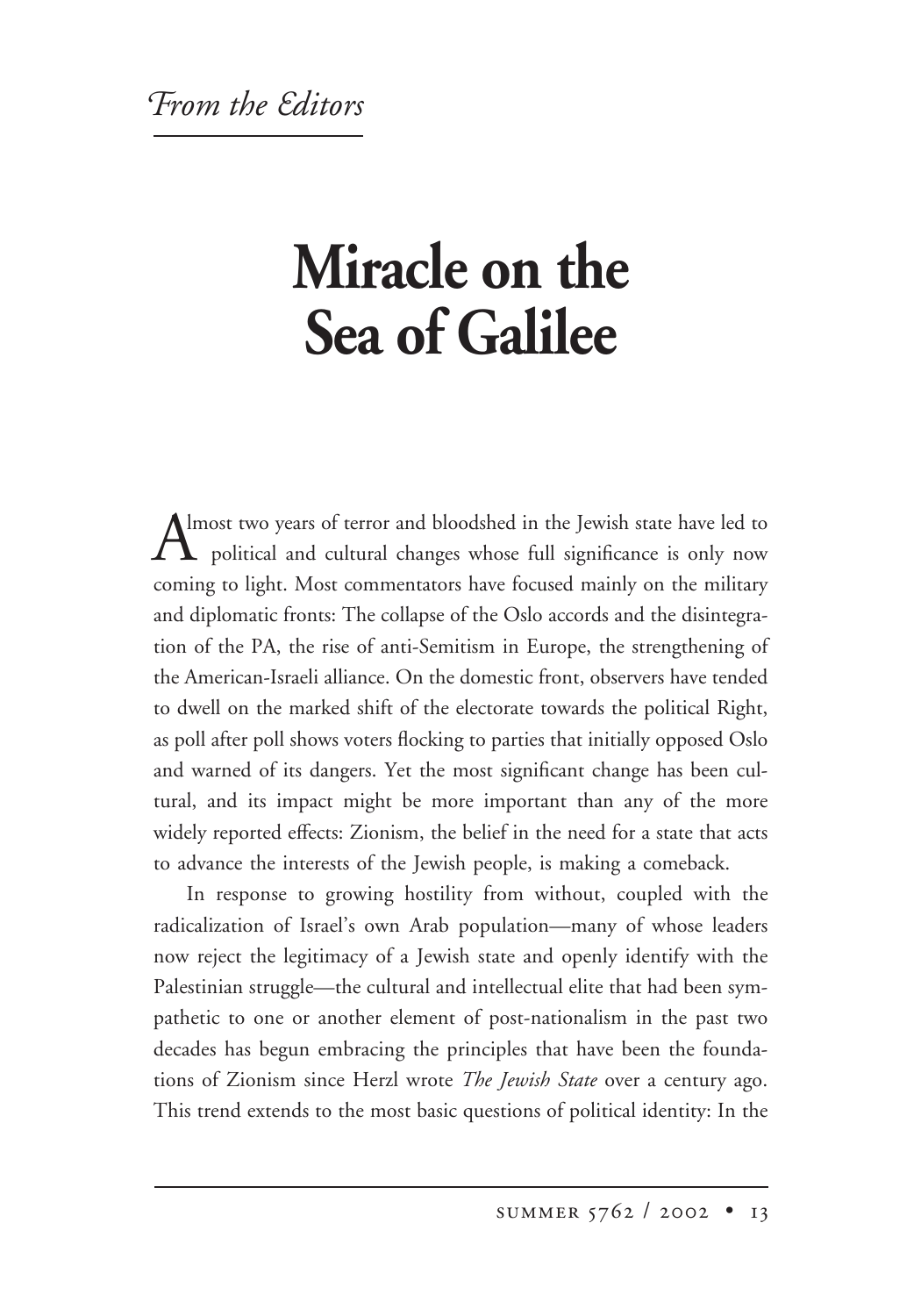past two years, the Israel Defense Forces (IDF) has modified the code of ethics that it had adopted in 1994, and has made "love of the land" and loyalty to the State of Israel, "the national home of the Jewish people," into one of its three guiding principles. The Education Ministry has begun encouraging the display of Zionist symbols, such as the national flag, in Israeli schools, and has begun revising its approach to teaching Jewish history, even going as far as withdrawing a history textbook on the twentieth century that failed to present the basics of Zionism and cast doubt on the justice of Israel's cause in the Six Day War.

Perhaps the most vivid expression of the cultural change is the emergence of a group called the Committee for National Responsibility, convened by the Yitzhak Rabin Center for Israel Studies in Tel Aviv. Sixty prominent Jewish writers, scholars, officers, journalists, and public activists, representing a range of political views from the Zionist Left and Right, have been meeting since February 2001 with the aim of identifying the unifying principles most Jewish Israelis share. The group was founded by Israel Harel, a central figure of the settlement movement in Judea and Samaria, and is now headed by Maj.-Gen. Uzi Dayan, Israel's national security adviser. Its roster includes political theorist Yael Tamir, who was Ehud Barak's absorption minister and now heads the Rabin Center; senior *Ha'aretz* journalist Ari Shavit, a past chairman of the Association for Civil Rights in Israel; historian Alex Yakobson of the Hebrew University, who was a longtime activist in Peace Now and the Meretz party; Bnei Brak Mayor Mordechai Karelitz, a close adviser to some of the leading haredi rabbis in Israel; R. Uri Regev, the leader of the Reform movement in Israel and the country's best-known advocate of equality for all branches of Judaism; Brig.-Gen. (res.) Effie Eitam, a leader of the religious Right who recently became the head of the National Religious Party and a minister in the Sharon government; as well as Yoram Hazony, president of the Jerusalem-based Shalem Center (which publishes Azure).

In July of 2001, eight of the group's members, including Shavit, Yakobson, Tamir, Karelitz, and Hazony, closeted themselves in a hotel in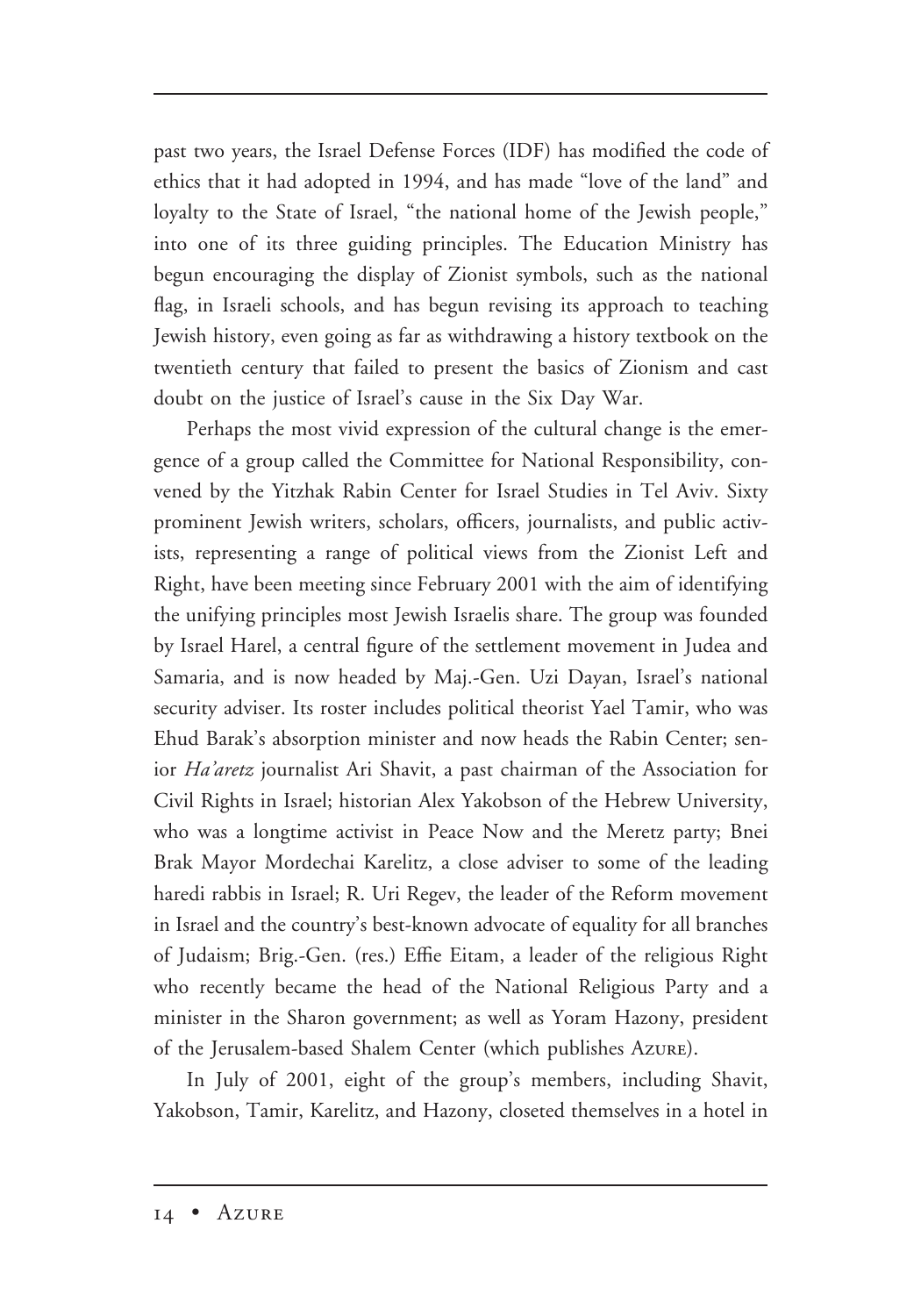Tiberias on the shores of the Sea of Galilee (known in Hebrew as Lake Kineret) and hammered out a document that gave voice to their shared views, and which quickly became a focus of broad popular agreement surrounding the purposes of the State of Israel. The result of their efforts, which they called the Kineret Declaration, was subsequently ratified by the members of the full committee in October 2001. Its ten sections, the product of extended negotiations, offer statements of principle affirming the essential values of Israeli society: Israel is the national home of the Jewish people. Israel is a democracy. Israel is a Jewish state, maintaining a formal connection with the diaspora and with Jewish history and religion. Israel respects the civil rights of all citizens, Jews and non-Jews alike. Israel is committed to peaceful relations with its neighbors.

None of these represent a major departure from the beliefs of classical Zionism. But it has been a long time since these principles were presented as part of a unified position, reflecting a broad consensus of opinion in the Jewish state. Over the past generation, each of these principles has become a rallying cry for different groups seeking to alter the country's cultural and legal makeup by arguing that these values are fundamentally irreconcilable, that a full-blown conflict between Israel's "Jewish" and "democratic" sides is unavoidable. "There is no contradiction between Israel's character as a Jewish state and its character as a democracy," the declaration asserts in response. "The existence of a Jewish state does not contravene democratic values, nor does it in any way infringe on the principle of freedom or the principle of civil equality."

Moreover, the democracy to which the signatories have committed themselves is a robust one, as is articulated at length in three of the declaration's articles. The authors affirm the individual's "freedom of religion and conscience, language, education, and culture," and give their full support to the idea that Israel provides "full equality of rights for all its citizens, without distinction of religion, origin, or gender"—a statement that is particularly important in time of war, when democratic freedoms can most easily be curtailed.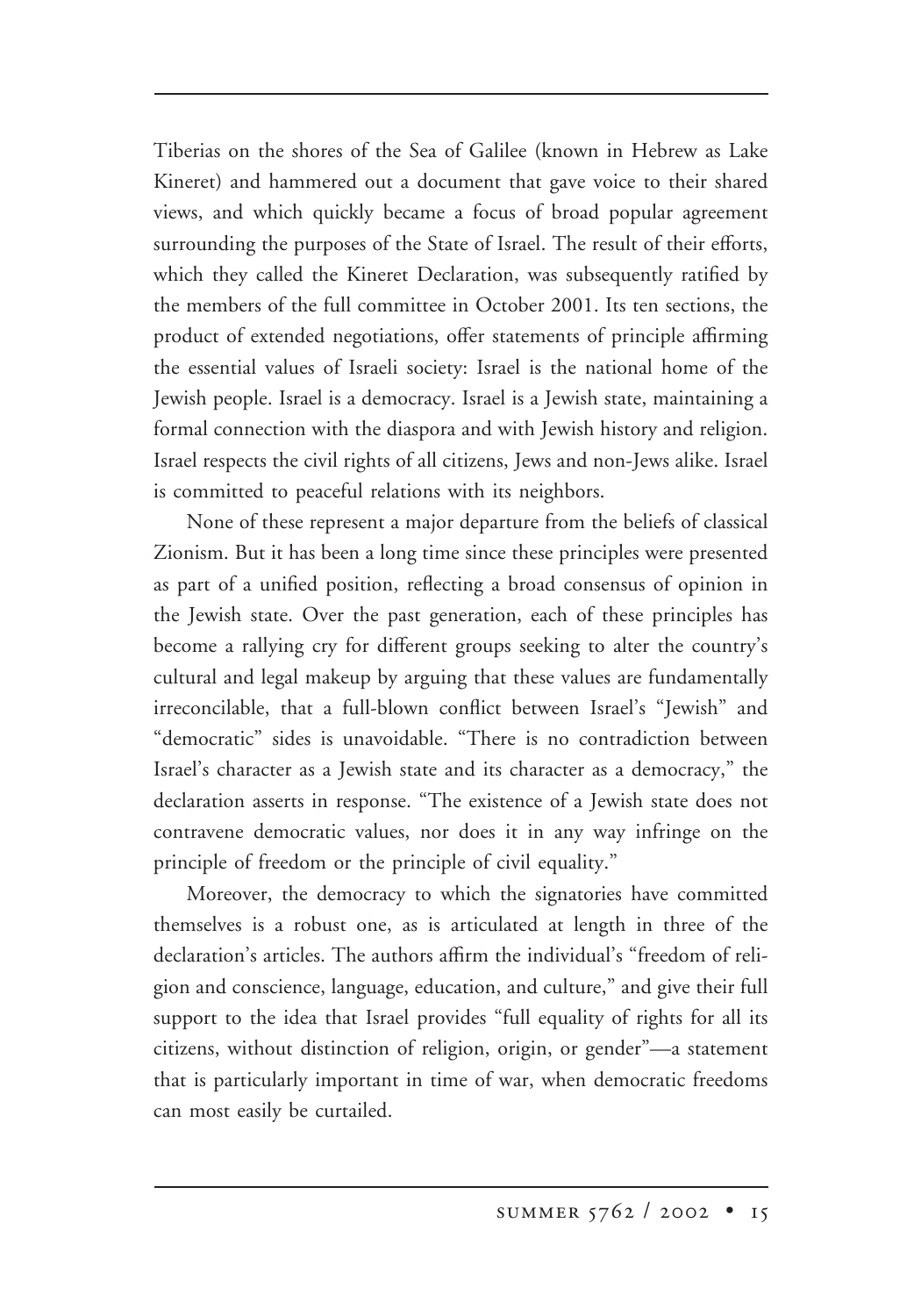But the most significant element of the Kineret Declaration is its<br>unequivocal stand on the Jewish character of the State of Israel. The agreement's first, third, and ninth articles cover this topic, adopting a tone that has been rare in the public discourse. "We believe that it is out of supreme and existential necessity, and with complete moral justification," the authors write, "that the Jewish people should have a national home of its own, the State of Israel…. The right of the Jewish people to lead a life of sovereignty in the land of Israel is an enduring and unquestionable right." Similarly, "The Jewish character of Israel is expressed in a profound commitment to Jewish history and Jewish culture… [and] in strengthening the Jewish diaspora and deepening its relations with it." Not content with general statements of principle, however, the authors present a list of specific ways in which this commitment finds expression:

The Jewish character of Israel is expressed in a profound commitment to Jewish history and Jewish culture; in the state's connection to the Jews of the diaspora, the Law of Return, and its efforts to encourage *aliya* and absorption; in the Hebrew language, the principal language of the state, and the unique language of a unique Israeli creativity; in the festivals and official days of rest of the state, its symbols, and its anthem; in Hebrew culture with its Jewish roots, and in the state institutions devoted to its advancement; and in the Jewish educational system, whose purpose is to inculcate, along with general and scientific knowledge and the values of humanity, and along with loyalty to the state and love of the land of Israel and its vistas, the student's attachment to the Jewish people, the Jewish heritage, and the book of books.

Such statements have been relegated in recent years to the status of outdated, reactionary, and repressive sloganeering—particularly in the face of the universalist, "myth-smashing" tendency that has overtaken much of academic discourse and has been deftly translated for use in the public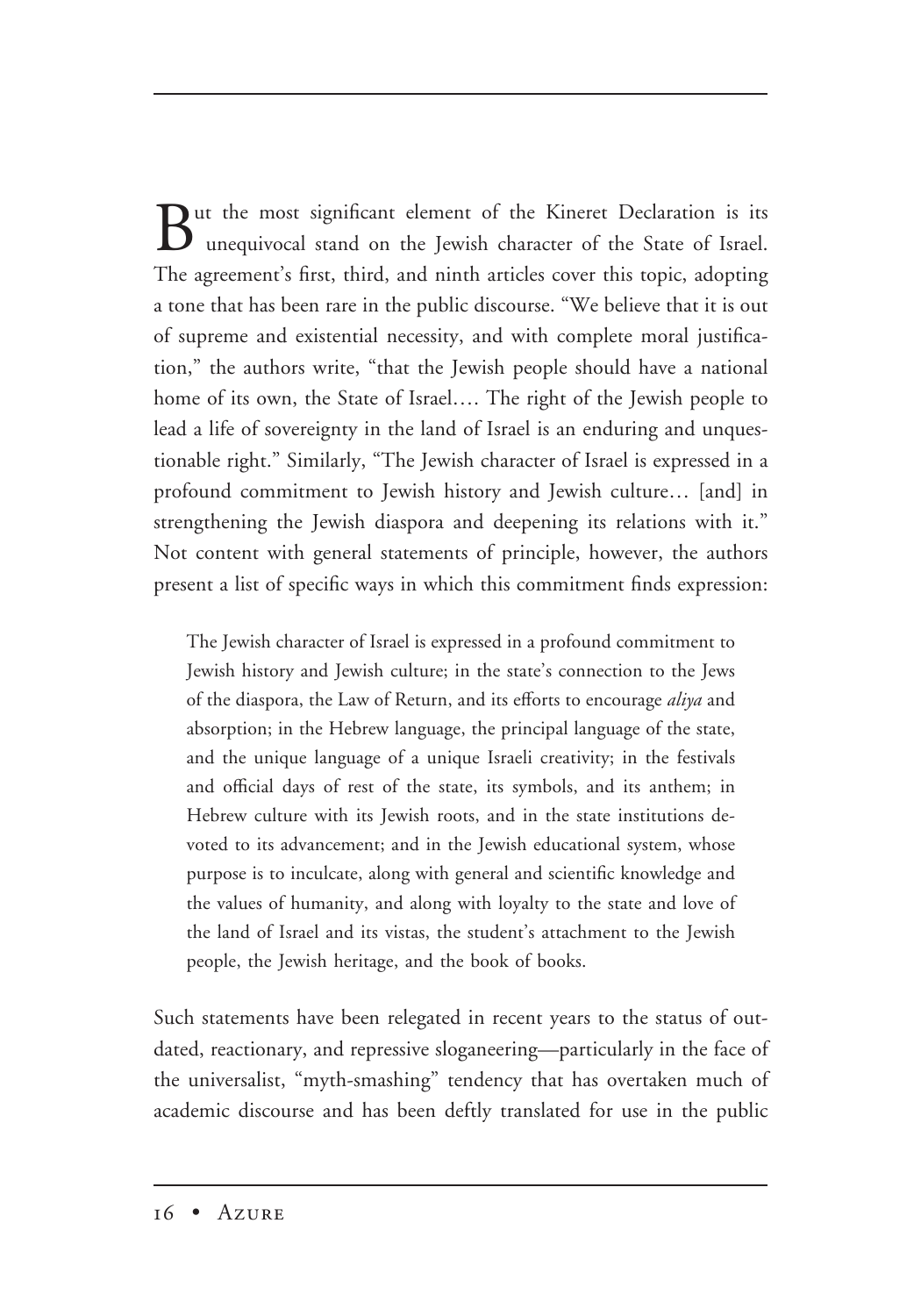arena. By reaffirming these beliefs, the Kineret Declaration has placed them back at the heart of the Israeli debate, reducing their opponents to a marginal status commensurate with their numbers in Israeli society.

Indeed, since its publication, an impressive array of high-profile Israelis have endorsed the Kineret Declaration, including several hundred political, cultural, and intellectual figures from across the ideological spectrum. These include first-rank academic figures such as legal scholar Ruth Gavison, political theorist Shlomo Avineri, ethicist Asa Kasher, and scholar of Jewish thought Aviezer Ravitzky; political leaders such as President Moshe Katsav, Jerusalem Mayor Ehud Olmert, Tel Aviv Mayor Ron Huldai, and Haifa Mayor Amram Mitzna; high-ranking military officers including the incoming IDF chief of staff, Maj.-Gen. Moshe Ya'alon; and cultural icons such as songwriter Naomi Shemer, poet Dalia Rabikovitch, novelist Aharon Meged, and popular singer-songwriter Aviv Gefen.

This widespread support testifies to an awareness among Israelis of the importance of the document as a symbol of Jewish unity. "The Kineret Declaration is a tremendous achievement," wrote Ben-Dror Yemini, a journalist for *Ma'ariv* who was one of the agreement's original signatories, "because it represents the raising of a common banner among the majority, who are fed up with the anti-Zionist, anti-Jewish, and anti-democratic worldview" that has been over-represented in Israeli public debate.

Predictably, the Kineret Declaration has met with vocal opposition from various quarters. Shulamit Aloni, a founder of Meretz and a longtime advocate of turning Israel into a secular-universalist state, called it a "worthless piece of paper," dismissing it as a shallow imitation of the nation's Declaration of Independence. Journalist Avirama Golan, in a column in the daily *Ha'aretz*, called it "a great laundering of words" which, by excluding representatives of Israel's Arab community, "obscures the commitment to citizenship in favor of ethnic commitments" a challenge to the legitimacy of an internal Jewish dialogue. The haredi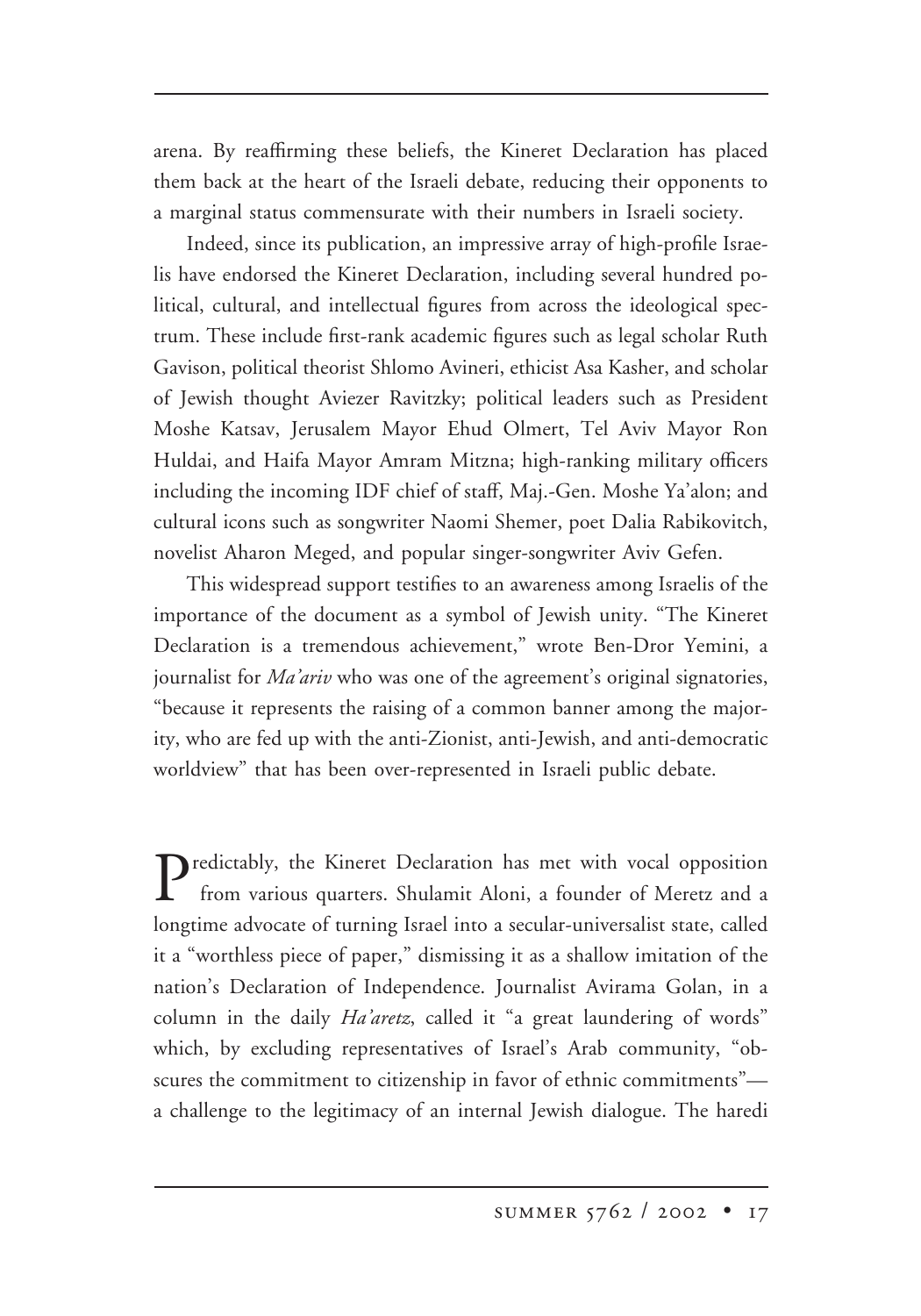newspaper *Yated Ne'eman*, which tends to represent the views of the more isolationist line in that community, called the Kineret Declaration an effort "to bring about conciliation between good and evil," adding that this sort of dialogue between religious and secular Jews "absolutely goes against everything we have received from the great rabbis who have passed on the tradition in recent generations."

These objections are hardly surprising. For decades, the public arena in Israel has been dominated by vocal attempts of the extremes to negate the achievements of the country's cultural and political center. The mainstream of Israeli Jews, who believe that Israel can and ought to be a Jewish state, and never saw any contradiction between this and a democratic form of government, have often been largely left out of this debate. Viewed in this context, two major achievements may be counted in the Kineret Declaration's favor, whose impact in both Israel and the diaspora may be far-reaching.

First, the Kineret Declaration is a sharp rebuttal to the widespread belief that Israel's Jews are too divided to agree on fundamental issues. That a cross-section of prominent opinion leaders have now done so is significant—and doubly so because of the role this myth has played in preventing the emergence of an effective constitution for Israel. The process which led to the agreement is much like what would be needed to create a workable constitution, and in many respects can be seen as a kind of dress rehearsal for such a process. Given the sense of unity that becomes more palpable in Israel with each passing day, the idea of adopting a constitution through negotiations among the major groups seems far more realistic once a document such as the Kineret Declaration has been successfully negotiated.

Yet beyond the prospects for creating a constitution for Israel, the declaration also has achieved something important for the country's Jewish identity. By deliberately forging an internal Jewish document, the forum has reintroduced the idea that the State of Israel is not merely another democratic republic on the shores of the Mediterranean, but is a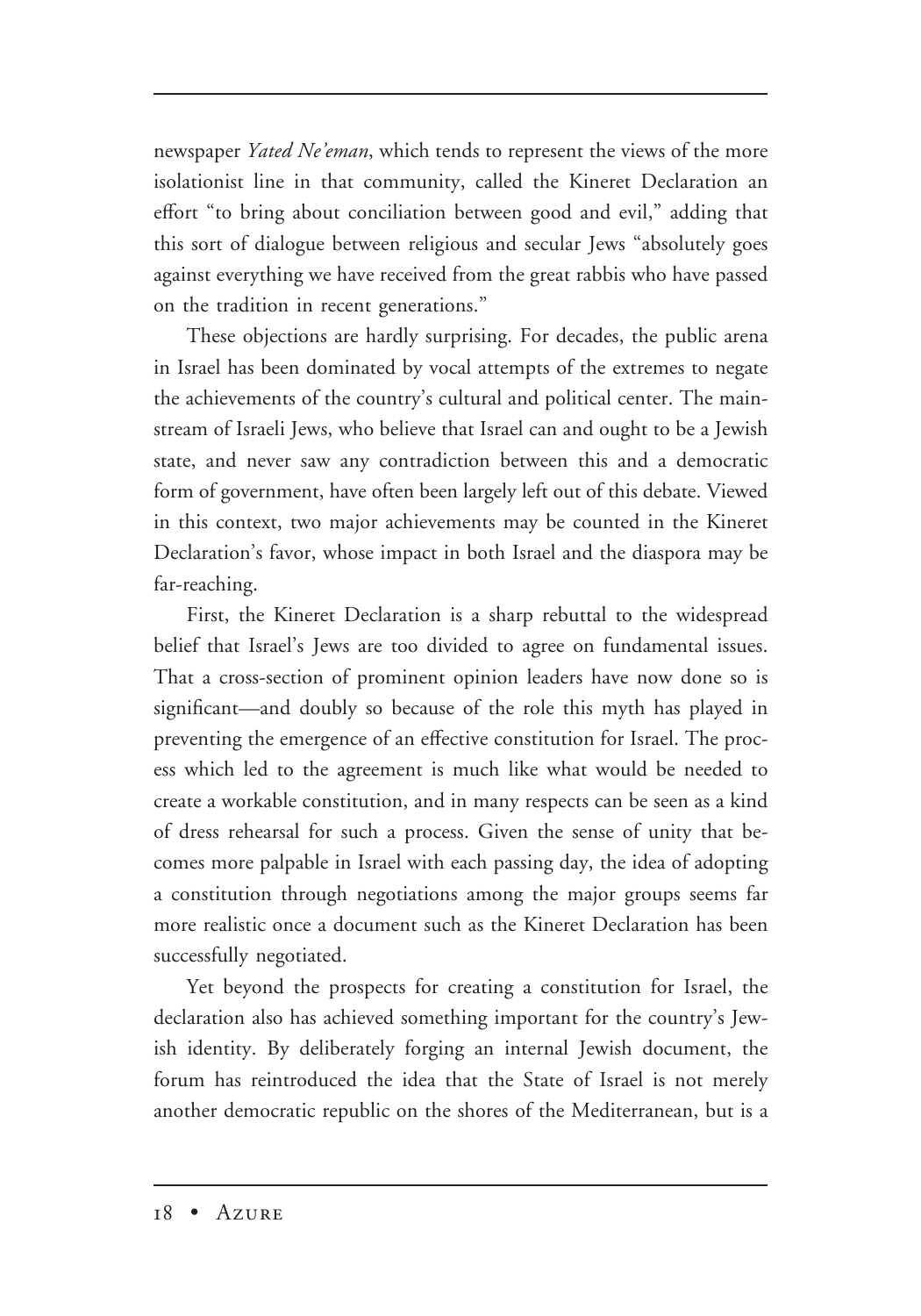project of the Jewish people seeking to chart its own course among the nations. "We are one people," declare the authors, echoing Herzl. "We share one past and one destiny. Despite disagreements and differences of worldview among us, all of us are committed to the continuity of Jewish life, to the continuity of the Jewish people, and to vouchsafing the future of the State of Israel." The Kineret Declaration represents, above all, a rejection of the idea that a new "Israeli" people has superseded the Jewish identity, a belief that has captured the imagination of a number of prominent Israeli thinkers on the Left and Right since before statehood.

This collective Jewish voice has not been heard in Israel for a generation. It was, of course, the dominant voice when the state was founded half a century ago, and the authors of the Kineret Declaration are correct in invoking the "spirit of Israel's Declaration of Independence" in the document's preamble. But this voice receded over the last few decades, drowned out by the noise of Israeli factionalism. By issuing a call in the name of "we, Jewish citizens of Israel," the Committee for National Responsibility has indeed placed national interests above lesser political concerns, and has revived the idea of a Jewish people acting in history.

This is no small achievement, and even if it is to serve only as a call for a Jewish nation facing its most trying hour in recent memory, it will have set a valuable precedent. In so doing, the drafters and signatories of the Kineret Declaration have taken a small step toward fulfilling Zionism's most daring aim, as set out in the Declaration of Independence: To affirm "the natural right of the Jewish people to be masters of their own fate, like all other nations, in their own sovereign state."

David Hazony, for the Editors May 15, 2002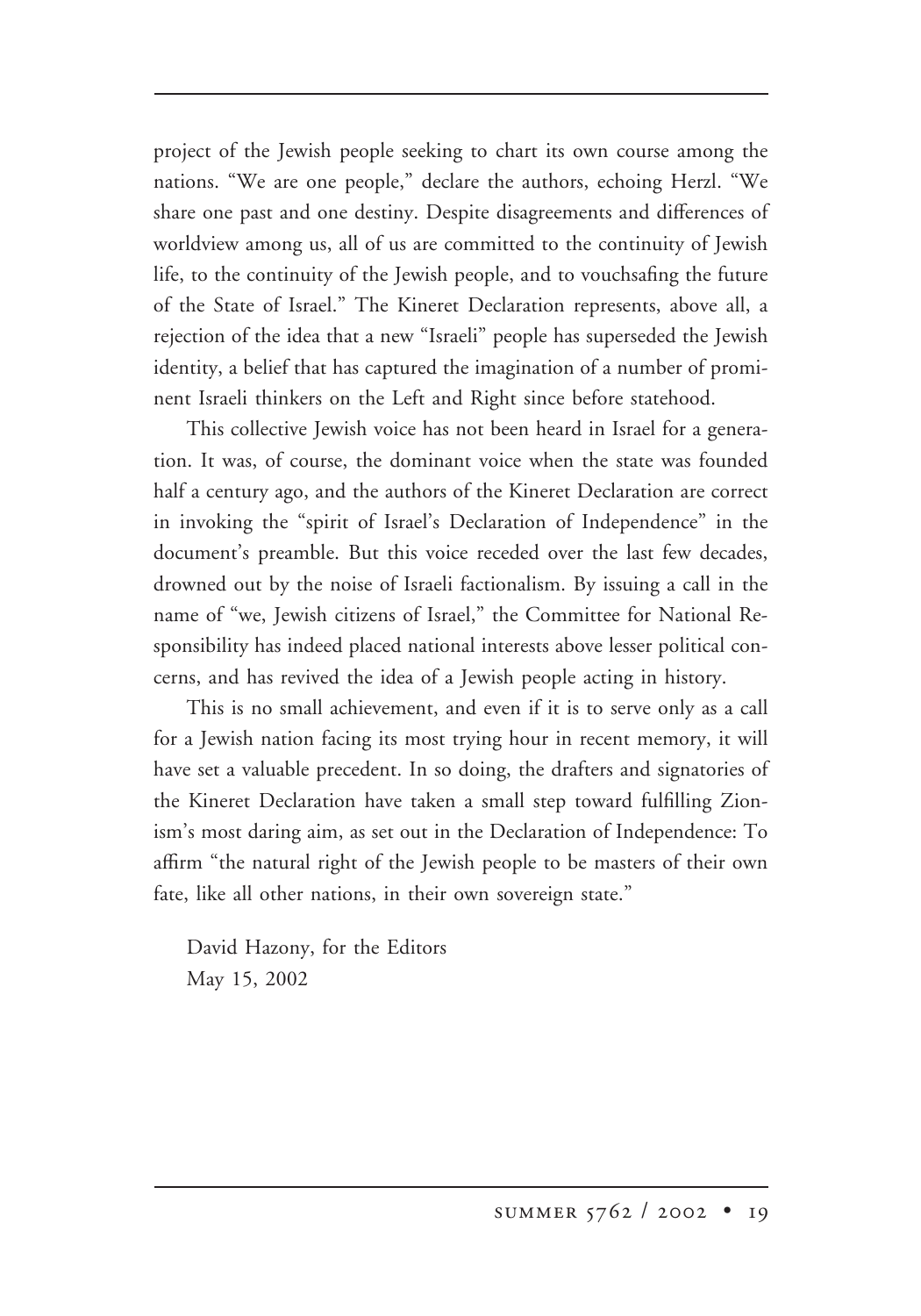## **Appendix: The Kineret Declaration**

Out of a commitment to the State of Israel as a Jewish-democratic state, and out of a sense of responsibility and profound concern for the future of Israel and for the character of Israeli society, we, Jewish citizens of Israel, have assembled and have, in the spirit of Israel's Declaration of Independence, adopted the following agreement:

## *I. The State of Israel Is the National Home of the Jewish People.*

For more than one thousand eight hundred years, the Jewish people was without a home. In countless lands and historical circumstances, we experienced persecution. In the twentieth century, under conditions of exile, the Jewish people sustained a historic catastrophe such as no other people has known, the Holocaust.

We believe that it is out of supreme and existential necessity, and with complete moral justification, that the Jewish people should have a national home of its own, the State of Israel.

Throughout its history, the Jewish people maintained a profound and unbroken connection to its land. The longing for the land of Israel and for Jerusalem stood at the center of its spiritual, cultural, and national life. The Jewish people's adherence to its heritage, its Tora, its language, and its land is a human and historic occurrence with few parallels in the history of nations. It was this loyalty that gave rise to the Zionist movement, brought about the ingathering of our people once more into its land, and led to the founding of the State of Israel and the establishment of Jerusalem as its capital.

We affirm that the right of the Jewish people to lead a life of sovereignty in the land of Israel is an enduring and unquestionable right. The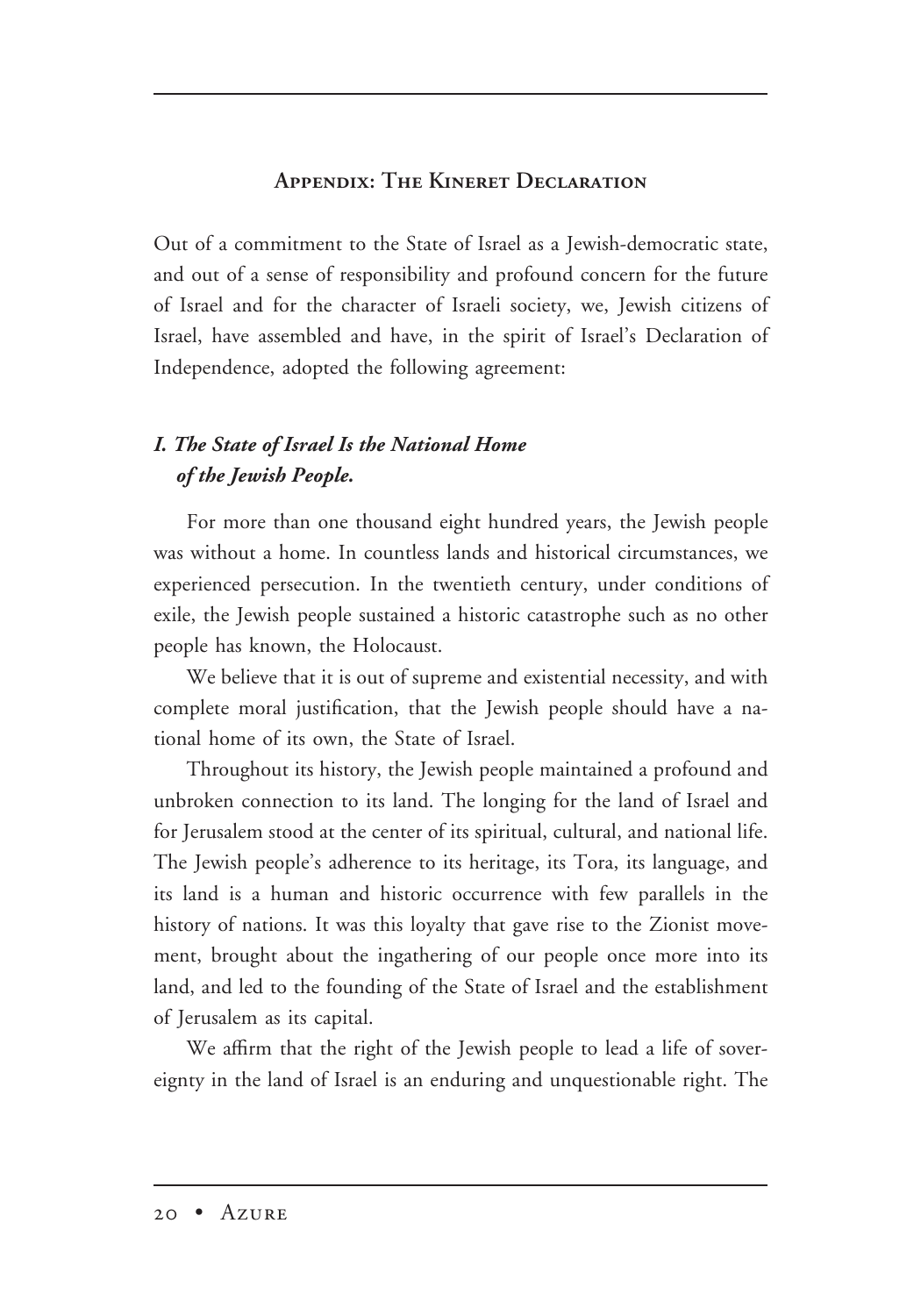State of Israel fulfills in the land of Israel the Jewish people's right to life, sovereignty, and freedom.

The State of Israel is the national home of the Jewish people, the sanctuary of its spirit, and the foundation stone of its freedom.

#### *II. The State of Israel Is a Democracy.*

In accordance with its Declaration of Independence, the State of Israel is founded on the principles of freedom, justice, and peace. The State of Israel is committed to full equality of rights for all its citizens, without distinction of religion, origin, or gender. The State of Israel is committed to freedom of religion and conscience, language, education, and culture.

In accordance with its Basic Laws and fundamental values, the State of Israel believes in the dignity of man and his freedom, and is committed to the defense of human rights and civil rights. All men are created in God's image.

Every citizen of Israel, man or woman, is equal to all others. All citizens of Israel are free individuals.

The State of Israel is a democracy, accepting the decisions of the majority, and honoring the rights of the minority. All citizens of Israel are full and equal partners in determining its character and its direction.

### *III. The State of Israel Is a Jewish State.*

Inasmuch as it is a Jewish state, Israel is the fulfillment of the right of the Jewish people to self-determination. By force of its values, the State of Israel is committed to the continuity of the Jewish people and its right to an independent life in its own sovereign state.

The Jewish character of Israel is expressed in a profound commitment to Jewish history and Jewish culture; in the state's connection to the Jews of the diaspora, the Law of Return, and its efforts to encourage *aliya* and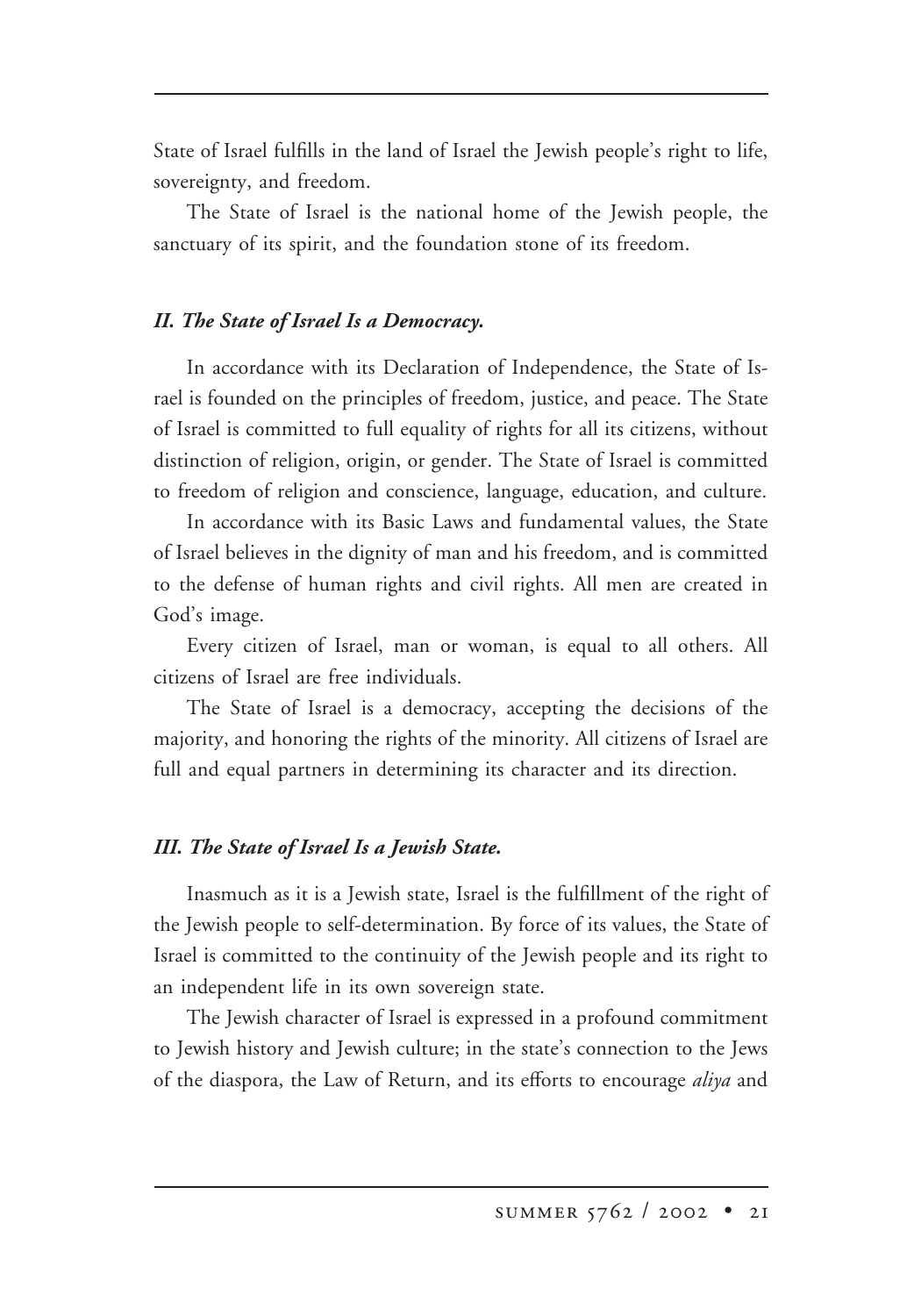absorption; in the Hebrew language, the principal language of the state, and the language of a unique Israeli creativity; in the festivals and official days of rest of the state, its symbols, and its anthem; in Hebrew culture with its Jewish roots, and in the state institutions devoted to its advancement; and in the Jewish educational system, whose purpose is to inculcate, along with general and scientific knowledge and the values of humanity, and along with loyalty to the state and love of the land of Israel and its vistas, the student's attachment to the Jewish people, the Jewish heritage, and the book of books.

The State of Israel has an existential interest in strengthening the Jewish diaspora and deepening its relations with it. The State of Israel will assist Jewish education in all places in the world, and will come to the aid of Jews suffering distress for their Jewishness. The Jews of Israel and the Jews of the diaspora are responsible for one another's welfare.

### *IV. The State of Israel Is a Jewish-Democratic State.*

By force of the historic right of the Jewish people, and in accordance with the resolutions of the United Nations, the State of Israel is a Jewish state. In accordance with the basic principles on which it was established, the State of Israel is a democracy. There is no contradiction between Israel's character as a Jewish state and its character as a democracy. The existence of a Jewish state does not contravene democratic values, nor does it in any way infringe on the principle of freedom or the principle of civil equality.

In order to guarantee the continuity of a Jewish-democratic Israel, it is imperative that a substantial Jewish majority continue to be maintained within the state. This majority will be maintained only by moral means.

It is incumbent upon the State of Israel to give expression to the sense of closeness felt by Jews towards the members of every other national or religious group that sees itself as a full partner in the upbuilding of the state and in its defense.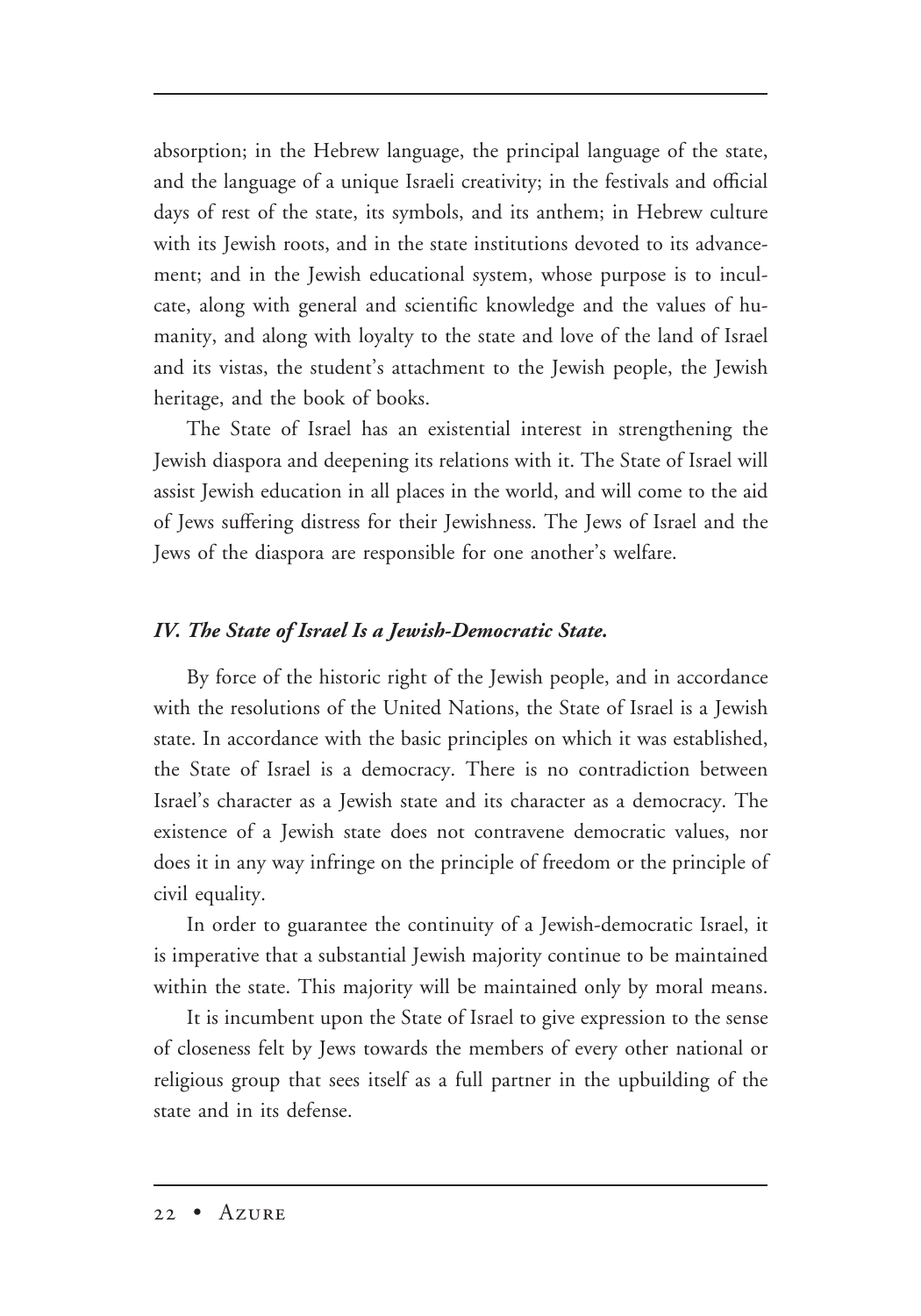# *V. The State of Israel Respects the Rights of the Arab Minority.*

The State of Israel is obligated to treat all of its citizens equally and impartially.

In areas in which Israeli citizens who are not Jews suffer from injustice and neglect, vigorous and immediate action is called for in order to bring about the fulfillment of the principle of civil equality in practice.

Israel will ensure the right of the Arab minority to maintain its linguistic, cultural, and national identity.

Jewish history and Jewish tradition have taught us the terrible consequences of discrimination against minorities. Israel cannot ignore these lessons. The Jewish character of the State of Israel will not serve as an excuse for discrimination between one citizen and another.

# *VI. The State of Israel Is Committed to the Pursuit of Peace.*

From the day of its birth, Israel has been subject to conflict and bloodshed. In all the years of its existence, it has had to live with struggle, grief, and loss. Nevertheless, in all these years of conflict, Israel did not lose its belief in peace, its hope of attaining peace.

With that, Israel reserves the right to defend itself. It is imperative that this right be safeguarded, and that Israel maintain the ability to defend itself on a permanent basis.

The State of Israel is aware of the tragic character of the conflict in which it is involved. Israel wishes to bring an end to the conflict and to assuage the suffering of all its victims. Israel extends a hand to its neighbors, and seeks to establish a lasting peace in the Middle East.

Israel is prepared, therefore, to recognize the legitimate rights of the neighboring Palestinian people, on condition that it recognize the legitimate rights of the Jewish people. Israel has no wish to rule over another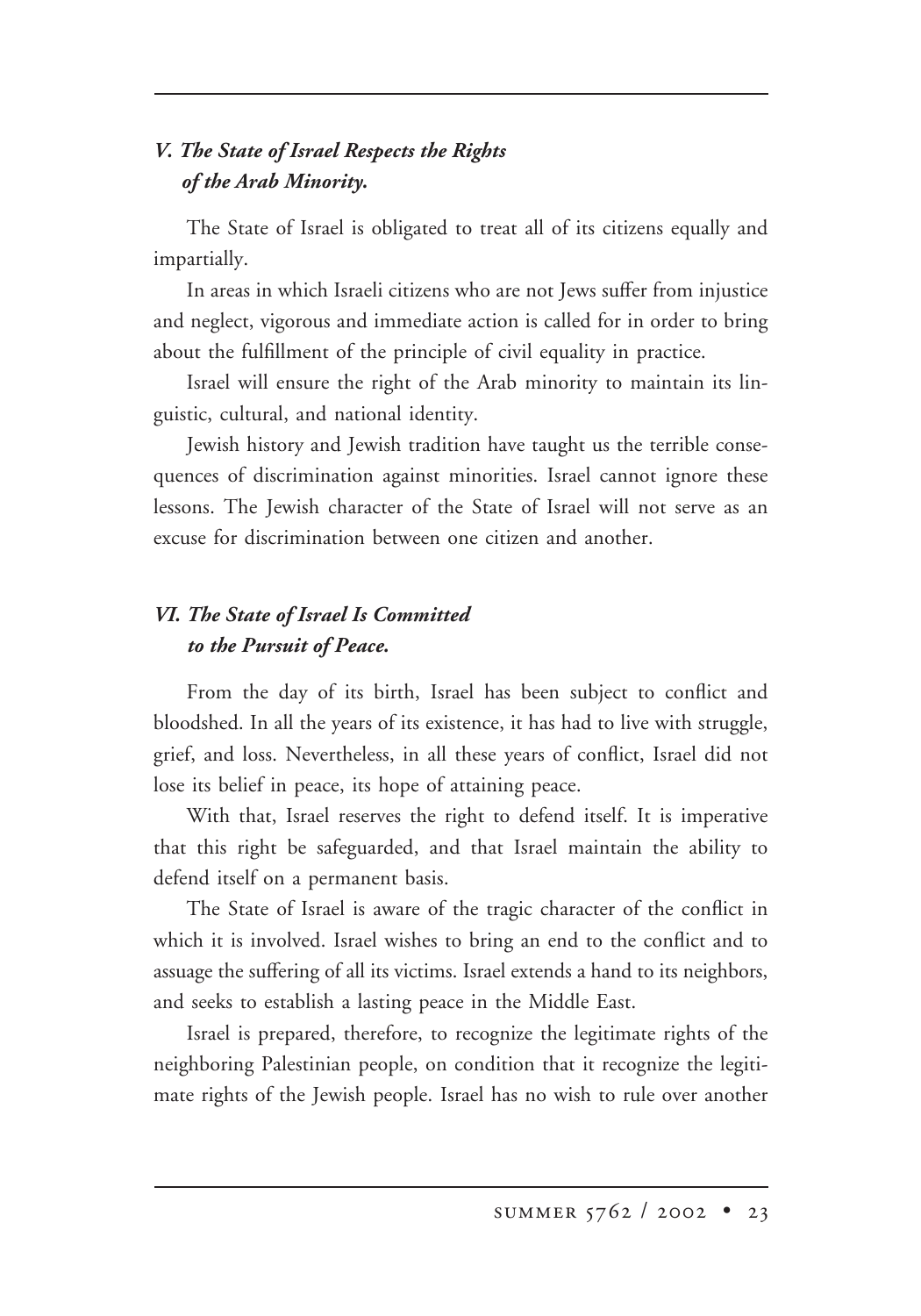people, but it insists that no people and no state try to bring about its destruction as a Jewish state. Israel sees the principle of self-determination and its expression within the framework of national states, as well as a readiness for compromise on the part of both sides, as the basis for the resolution of the conflict.

### *VII. The State of Israel Is Home to Many Communities.*

In the State of Israel, the tribes of Israel have gathered from many lands, and, together with the inhabitants of the land, Jews and non-Jews, have created in it a society of many aspects.

Israel's human and cultural mosaic is rich and unique. Out of an appreciation for the contribution of the variety of different communities to the founding and establishment of the state, and out of respect for each distinct culture and for each individual, it is incumbent upon Israel to cultivate and preserve the palette of traditions that exists within it.

It is imperative that Israel preserve a common cultural core, on the one hand, and cultural and communal freedom, on the other. Israel must create a tolerant human environment that will allow each identity group to bring out the best within itself, and permit all of these groups to live together in harmony and mutual respect.

## *VIII. The State of Israel Is a State of Fraternal Solidarity.*

In keeping with the dreams of its founders, Israel aspires to build and maintain a society committed to the pursuit of justice. Nevertheless, the years since Israel's founding have seen the entrenchment of severe social distresses in the country. We believe that there is a vital need to renew the spirit of Israeli brotherhood on a basis of equality of opportunity and social justice. Israel must heal the internal schisms that divide it and create a true partnership among its citizens.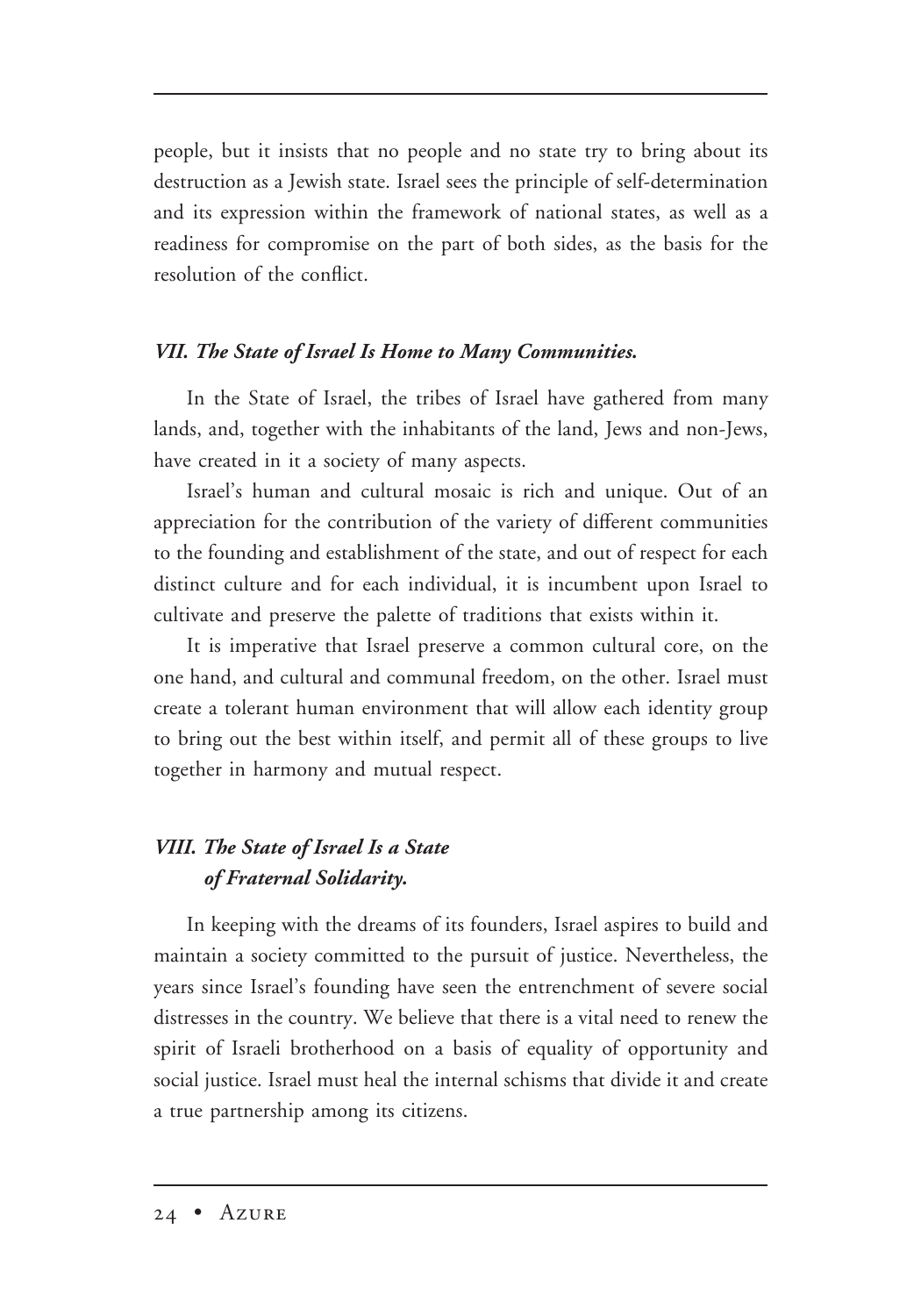Israel must be a state of mutual responsibility. It is imperative that the State of Israel be a moral society, sensitive to the hopes of the individuals and communities within it. Ours must be a society that offers all its citizens a sense of partnership. Every individual in Israel deserves the opportunity to develop the abilities and potentialities within him. The allocation of public resources should afford every citizen the maximal possibilities to develop his talents and improve his life, without regard to his place of residence, origin, or gender.

To achieve this, it is imperative that Israel invest more intensively in education and infrastructure in the communities of its periphery. Israel must be a country in which one can pursue the good life.

#### *IX. The State of Israel and the Jewish Religion.*

Israel is home to secular, traditional, and religious Jews. The growing alienation of these groups from one another is dangerous and destructive. We, secular, traditional, and religious Jews, each recognize the contribution of the others to the physical and spiritual existence of the Jewish people. We believe that the Jewish tradition has an important place in the public sphere and in the public aspects of the life of the state, but that the state must not impose religious norms on the private life of the individual. Disagreements over matters of religion and state should be resolved through discussion, without insult and incitement, by legal and democratic means, and out of a respect for one's neighbor.

We are one people. We share one past and one destiny. Despite disagreements and differences of worldview among us, all of us are committed to the continuity of Jewish life, to the continuity of the Jewish people, and to vouchsafing the future of the State of Israel.